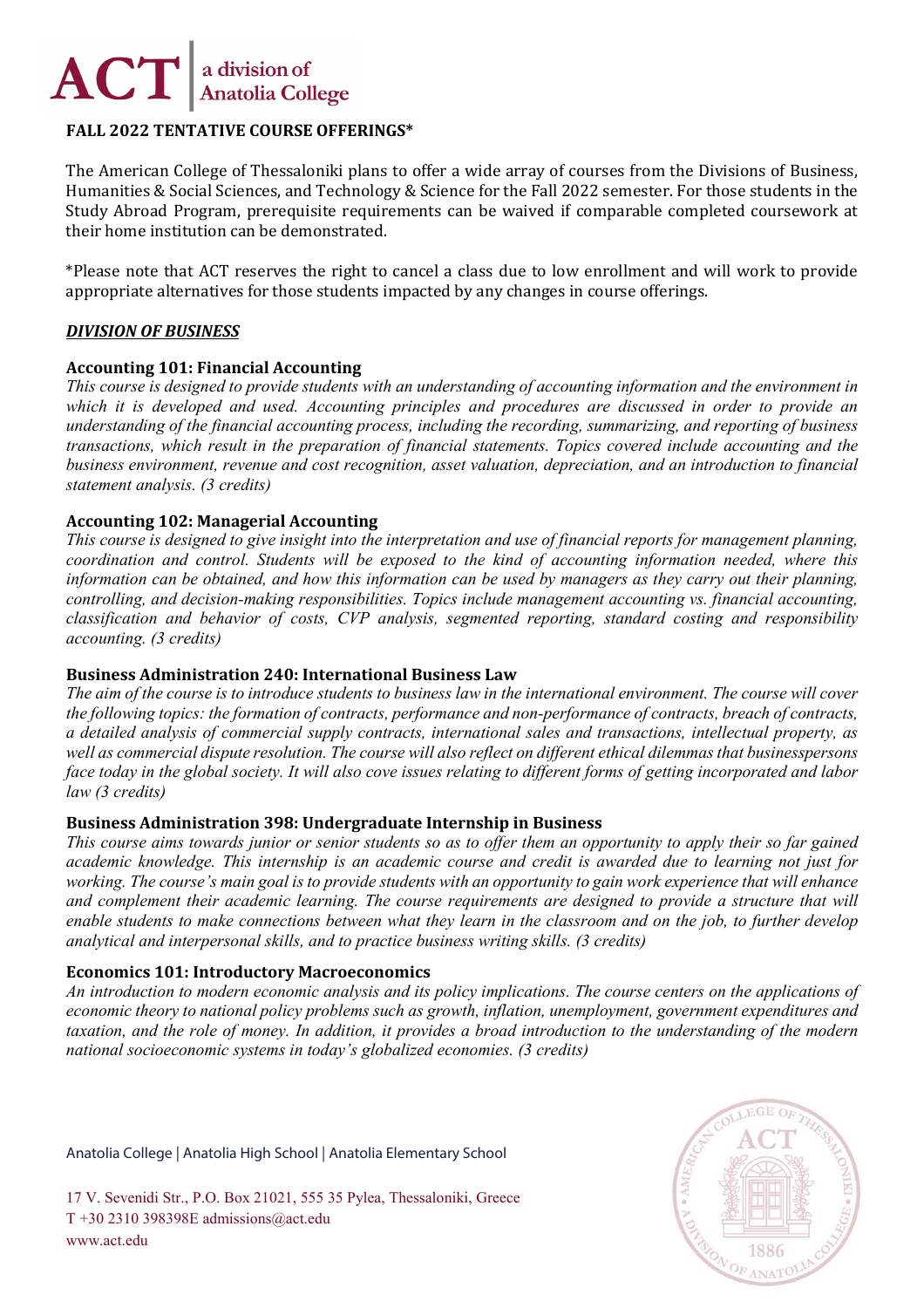# $\bm{ACT}\left|^\text{a division of }\right.$  Anatolia College

# **Economics 102: Introductory Microeconomics**

*A continuation of the introduction to modern economic analysis concentrating on the factors affecting behavior and decision-making by households, business firms, and institutions operating under a mixed socioeconomic system. It also considers the issues of market failures and introduces basic concepts of international economics. (3 credits)*

# **Finance 201: Financial Management**

*This course provides a comprehensive introduction to the field of financial management. Emphasis is given to the examination of the processes and the methodology of financial statement analysis that can be applied and used as guidelines in assessing, interpreting and planning financial data to meet the objectives of managing a business entity effectively. Topics covered include goals and functions of financial management, short-term financial management decisions, financial statement analysis, planning and financial forecasting, and time value of money. (3 credits)*

# **Finance 232: International Finance**

*This course, designed for students who wish to build upon the basic economic and financial principles they have acquired in the areas of economics and corporate finance, covers both the management and the markets of multinational and European businesses. Students are exposed to the international business environment, with emphasis on the challenges financial managers face in the dynamic and rapidly expanding field of international and European finance. More specifically, students thoroughly examine recent developments in the following areas: financial management of an internationally-oriented business, international financial markets, multinational capital structure and the cost of capital, hedging of exchange rate movements and financing of international trade, and the international banking environment. (3 credits)*

# **Management 101: Introduction to Management**

*This course provides students with knowledge of basic management theories and concepts and introduces them to simple case studies relevant to the theoretical background that is covered. The subjects examined, including some insights from international management, are the following: the external and internal environment within which an organization operates; the historical foundations of Management; the social responsibility of business and the relation between business and government; the managerial function of planning; management by objectives; the organizing function and organizational structures; the function of staffing and personnel selection; the function of leading, motivation and job satisfaction, and finally, the function of controlling and coordinating a firm's actions to achieve its objectives. (3 credits)*

# **Management 201: Organizational Behavior**

*The behavior of individuals and groups within the organizational context is presented and analyzed. Different forms of organizational behavior are considered, providing students with exposure to various models. Topics covered include the context of organizational behavior, organizational culture, understanding individual behavior, personality-perception attitudes, job satisfaction, job stress, motivation and learning, interpersonal behavior and dynamics, leadership, power and politics. (3 credits)*

# **Management 303: Events Management**

*This course will provide industry-specific knowledge of events planning and running. It will offer a comprehensive overview of events management, covering all types of event destinations, venues and operations. Specific attention is paid to the analysis, management and monitoring of the economic and tourism benefits of the events sector. Topics that will be covered include event management, planning, operations, logistics, quality management, coordination of HR, financial management and marketing of events, communications, and evaluation and impact assessment methods. Participants will also be given a wide range of event studies in order to learn from prior industry experience. (3 credits)*

# **Management 312: Operations Management**

*The course provides an overview of concepts, methodologies and applications of production and operations management. Topics include productivity, forecasting demand, location and capacity planning, inventory control, project management, operations scheduling, just-in-time systems, quality control, total quality management. (3 credits)*

Anatolia College | Anatolia High School | Anatolia Elementary School

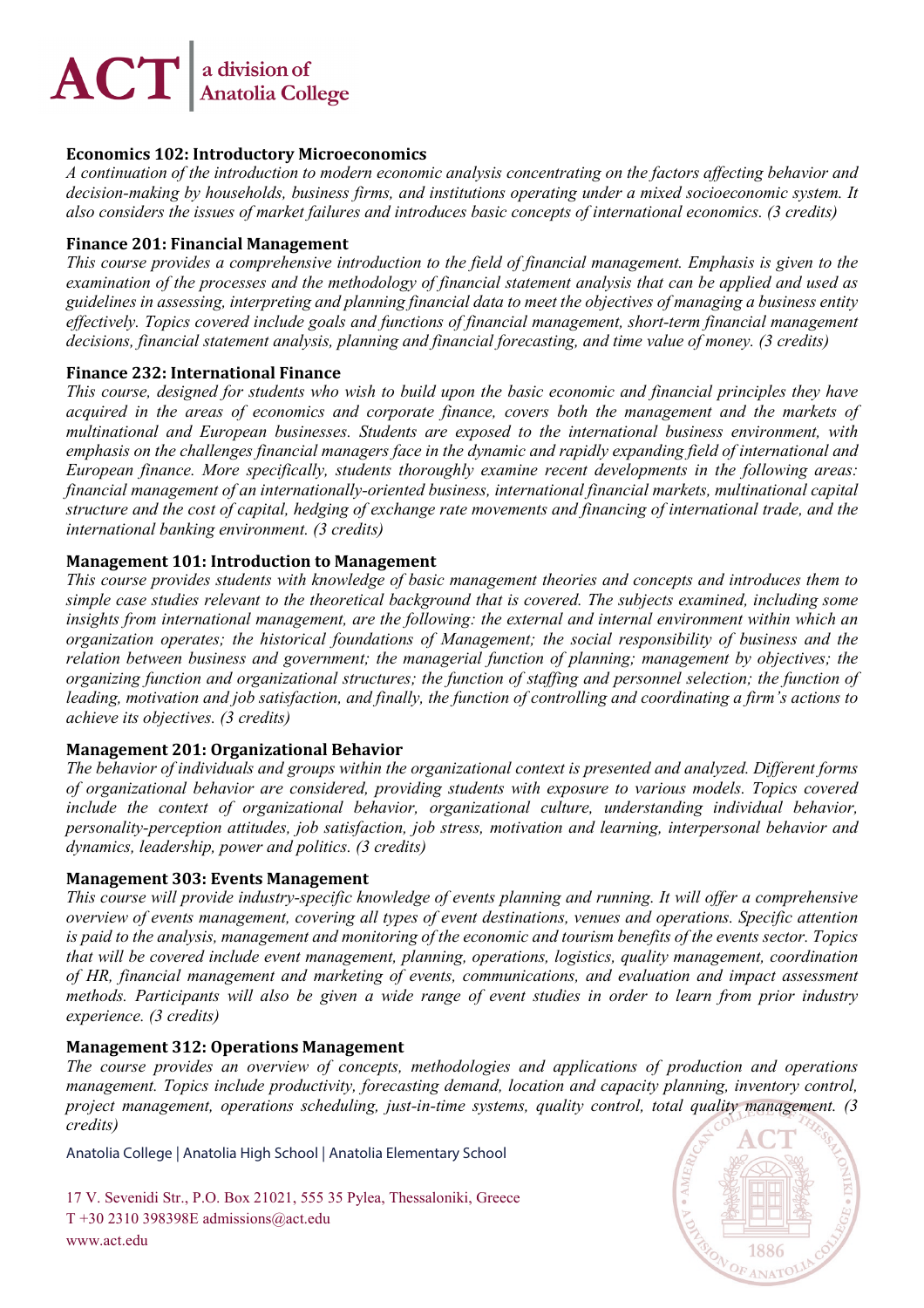#### **Management 322: Business Strategy**

*The aim of this course is to enable students to approach the whole organization: marketing, finance, accounting and personnel functions together. Strategy and structure are the central themes of the course. Topics covered include the business environment, the systems approach, industry analysis, organizational intelligence, organizational structuring, organizational power, strategy development and implementation, leadership styles, management of the external environment, and strategic decision-making. (3 credits)*

# **Marketing 101: Introduction to Marketing**

*The objectives of this course are to introduce the basic marketing concepts, to present the practical use of marketing in modern corporations, to provide students with the elements of market thinking in solving business problems and to prepare them for working in the competitive and dynamic field of marketing. Topics covered include the macro and micro role of marketing, market segmentation, basic principles of marketing research, demographic and behavioral dimensions of consumers, marketing mix, product analysis, product strategies, new product development, distribution channels, pricing policies, introduction to promotion and advertising, and marketing plan construction. The course is enriched with supplementary up-to-date articles, real-world cases, video projections, and marketing simulation. (3 credits)*

# **Marketing 200: Principles of Public Relations**

*The course introduces students to the theories and techniques involved in planning and carrying out appropriate programs in order to influence public opinion and behavior. The students will receive a comprehensive knowledge of Public Relations, public opinion, public practices and problem solving and prevention. (3 credits)*

# **Marketing 324: E-Marketing**

*This course focuses on the key marketing issues in E-Business, comparing marketing concepts in the traditional marketing environment with those employed in E-Business. Topics addressed include Marketing Research on the Web, Personalization/Online Community, Pricing Online, Customer Support and Online Quality, E-Commerce, Business to Business (B2B) Marketing, Advertising/Brand Building, Web Promotion, and "Virtual Legality".(3 credits)*

# **Marketing 330: Consumer Behavior**

*An analysis of consumer behavior, this module introduces students to the processes that consumers employ in order to select, purchase, use, evaluate, and dispose of products and services that will satisfy their needs. The module will also provide students with an understanding of the influences (external and internal) that determine consumer behavior. And, since consumers vary in the ways that they consume products and services, the module will demonstrate in various ways how and why the analysis of consumer behavior is critical to the field of (3 credits)*

# *DIVISION OF HUMANITIES & SOCIAL SCIENCES*

# **Art 120: Art Appreciation: Principles of Design**

*The purpose of this course is to introduce students to the general principles of design, that is, to the formal elements in any work of visual art (painting, sculpture, photography, film, contemporary installation art, etc.). The course will be thematic and topical, and will consider examples from all periods of Western and non-Western Art. Included in the formal course work will be visits to local museums and galleries to examine firsthand artworks illustrating the different principles studied. (3 credits)*

# **English 101: Composition I**

*This course reviews the basic principles of paragraph writing and introduces the major rhetorical modes of narration, description and exposition through discussion of theory, examination of model essays, and writing practice. In addition, students are introduced to information literacy by spending seven two-hour sessions in the library, developing effective search strategies, understanding the differences between types of resources, and using critical skills with which to evaluate resources. (3 credits)*

Anatolia College | Anatolia High School | Anatolia Elementary School

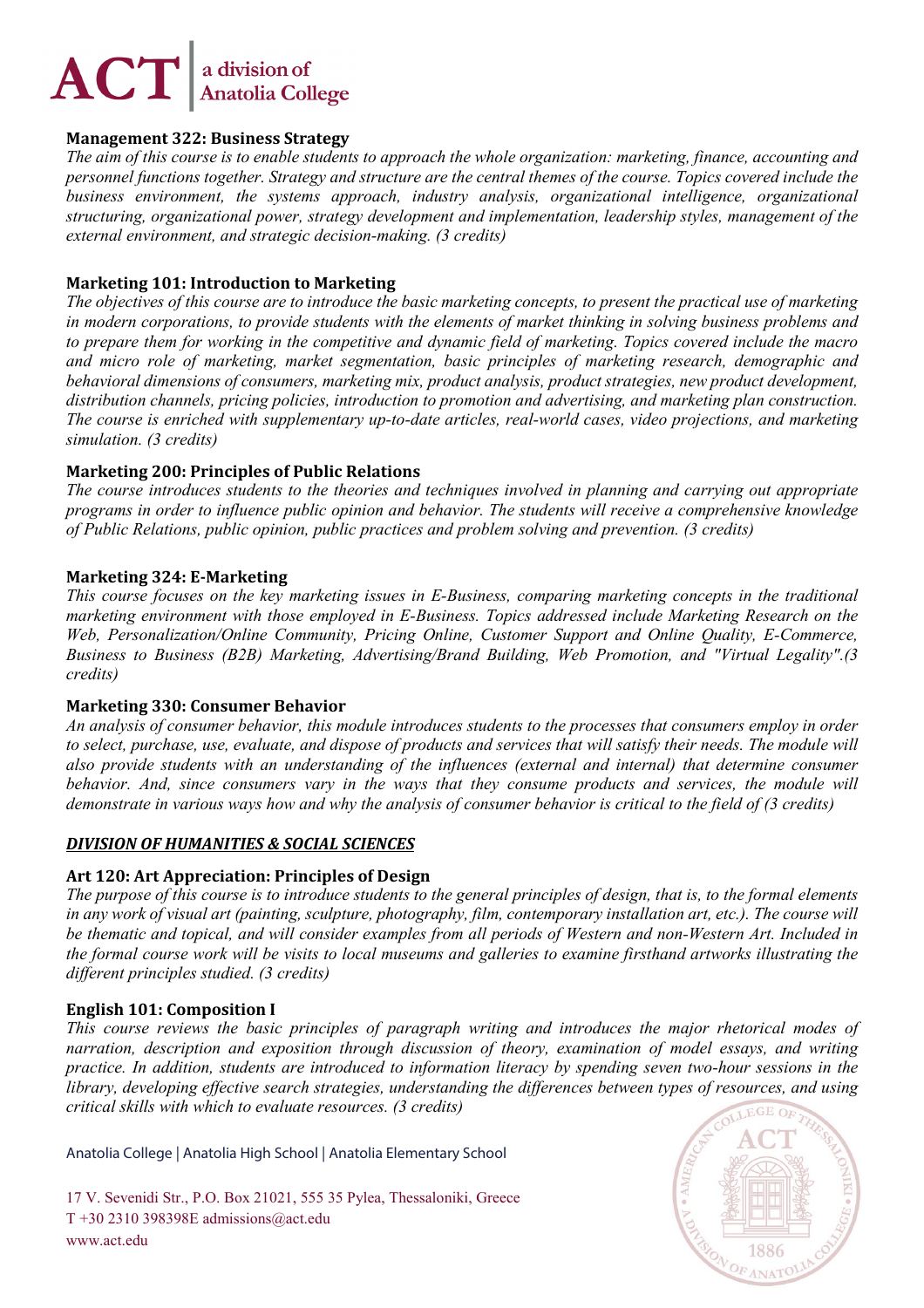# **English 102: Composition II**

*This course builds upon the expository writing skills presented in Eng 101. First, it introduces students to the mode of argumentation by analyzing various types of arguments and presenting the essential tactics used in definition, cause, evaluation, refutation and proposal. At the same time, it introduces students to research paper writing by guiding them stepby-step in the process of forming an argumentative thesis, incorporating sources together with their own thinking into papers, and documenting sources. (3 credits)*

# **English 120: Introduction to Literature**

*The purpose of this course is to introduce students to the literary genres of poetry, prose fiction and drama, and to familiarize them with a variety of literary techniques specific for the analysis of each genre. Students read a selection of classic and contemporary works within these genres and engage in analysis of narrative, study key poetic techniques that make meanings happen and discuss performance possibilities as part of an attempt to become better readers and a more critical audience. The course will also cultivate students' creative skills, thus enhancing their overall writing abilities and helping them become more conscious writers. Students also gain an enhanced aesthetic appreciation of literature as art and come to value its role in education and everyday life. (3 credits)*

# **English 230: English Literatures**

*As a study of essentially British literature, the course will analyze contextually the works of seminal writers from the age of Chaucer and on. This course aims to help students explore the interface of literature and society, and to provide them with appropriate tools for more advanced contextualized literary study. Students will learn to contextualize individual texts, recognize literary trends and cultural modes, evaluate literary and social movements, and be able to follow and discuss the evolution of English literatures since the age of Chaucer. To help expose students to literary breadth and textual richness, excerpts of longer texts will be selected.(3 credits)*

# **English 250: Advanced Writing & Professional Communication**

*The purpose of this course is to provide instruction and practice in the skills and strategies necessary to produce effective written and oral communication in any professional context. The course addresses topics such as persuasive writing techniques, formal professional communication (including executive summaries, legal documentation, letters and reports) as well as intercultural communication, professional writing in the 'e-world' and advanced public communication writing & speaking skills. The course is designed to foster skills development in the areas of critical thinking, presentation techniques, application of accepted professional frameworks to new ideas and use of innovative writing, with the aim of preparing students for realistic professional situations. (3 credits)*

# **English 274: Applied Linguistics**

*The goal of the course is to survey what is currently available to ESL / EFL teachers, to choose and adapt some elements that we think would work in our own teaching realities, and to understand how and why these elements work. A range of methods, techniques, and materials for teaching English are explored. Emphasis will be put on current teaching practice; this includes a variety of communicative language teaching techniques, integrated and discrete approaches to language skills, task-based and project-based learning, and student centered techniques. The course also explores recent work on multiple intelligences, learning styles, and learner motivation, focusing on how these ideas can be used in a variety of teaching situations (3 credits)*

# **English 390: Senior Thesis I**

*This is the first part of a course in which the students are required to write an 8,000-word thesis. It forms a fundamental component of the BA Hons English curriculum, serving both its pathways, which offers students the opportunity to cultivate the abilities and skills necessary for the realization of a medium-scale research project, from the formulation of the initial research question to its final submission. Combining what is often encountered as either final year Dissertation or Advanced Research & Writing Skills, the course offers an integrative, hands-on and project-focused approach deemed particularly useful both to a wide variety of professional settings and to the advancement to graduate studies.(OU Level 6)*

Anatolia College | Anatolia High School | Anatolia Elementary School

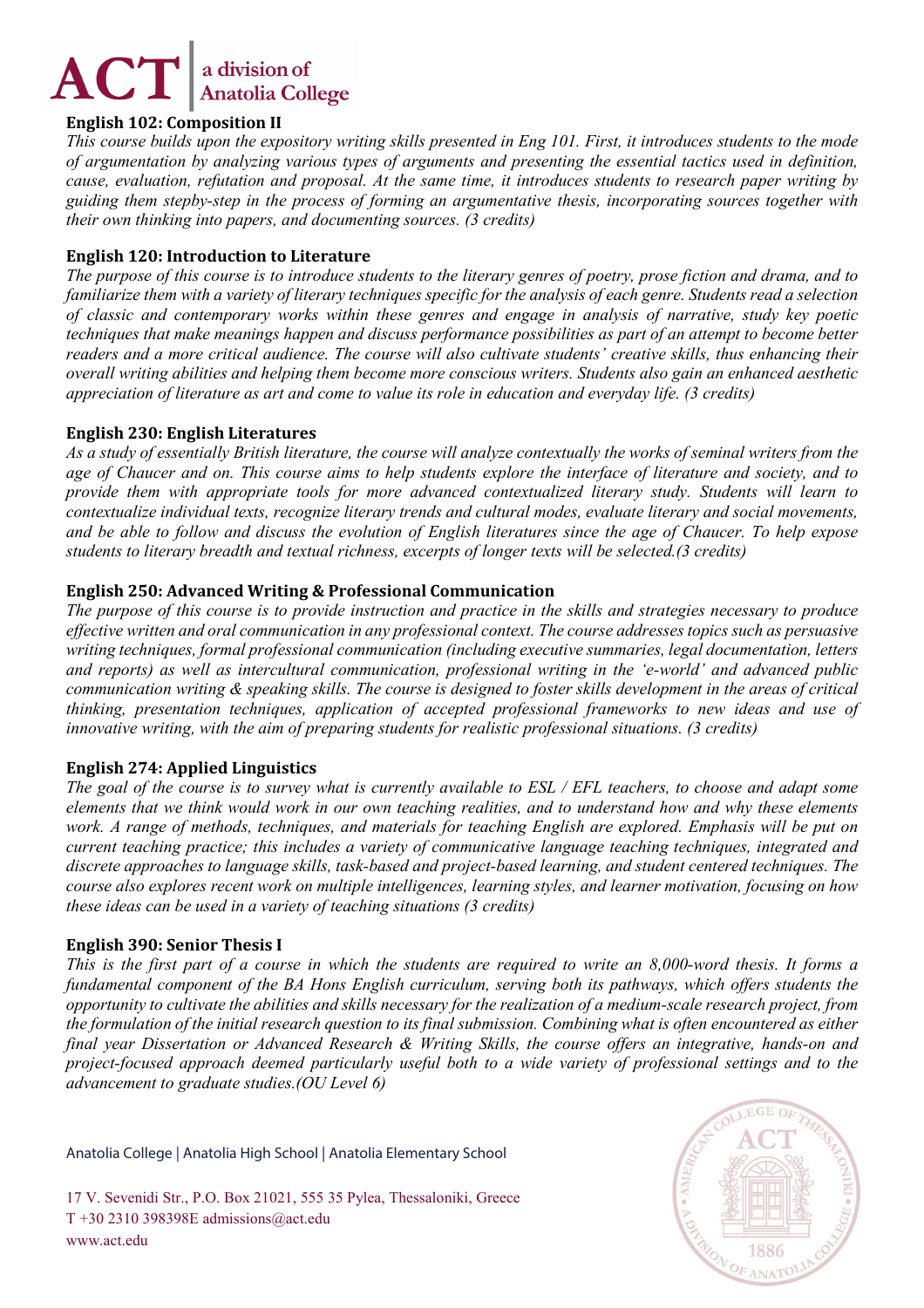# **Greek 101: Beginning Modern Greek I**

*The aim of this course is to develop students' familiarity with oral and written Greek through dialogues dealing with everyday situations and written material drawn from the popular media. Emphasis is on oral communication. Grammar is learned through dialogues illustrating everyday communication, while students gain practice by roleplaying and acting out numerous everyday situations. The vocabulary used meets basic social needs for an environment where Greek is spoken. (3 credits)*

# **History 120: The Modern World**

*This course takes its point of departure in late eighteenth-century Europe during the period of the Enlightenment and the French Revolution, and concludes in the late twentieth century with the end of the Cold War and the immediate post-Cold War decade. Course materials integrate social, cultural, political, and economic approaches, as well as aspects of historiographical analysis, in order to facilitate study of both the foundations of the contemporary world and questions relating to historical representation. The course also provides coverage of significant global developments in the modern era. (3 credits)*

# **History 201: Women in Modern Times**

*An upper-level survey which studies the evolving conditions in which women have lived and worked in the western world from ca. 1750 to the present. A variety of types of evidence, from legal documents to art and literature, will be examined. Students will also be introduced to contemporary theoretical developments in the larger field of women's studies. (3 credits)*

# **Humanities 209: Topics in Mythology and Religion in the Classical World**

*The course provides a systematic in-depth study of the major mythological characters, deities and myths of (mostly) the Greeks and the Romans through the use of both primary and secondary source material, visual and literary. The approach will be thematic and we will explore the nature and scope of mythology as well as its relation to religion, history and art. Comparisons with associated mythologies of the ancient Mediterranean world will be in place in order to demonstrate the broader historical and cultural framework. The myths and religion will also be studied in terms of their endurance and relevance in the western world as well as in popular culture. Finally, they will function as a setting for the discussion of matters of spirituality in the contemporary world. (3 credits)*

# **Humanities 246: Introduction to American Cultural Studies (formerly History 241)**

*This course investigates selected key aspects of America's historical and cultural development from the colonial period of the 17th century to the early 21st century. A wide array of texts, mediums, and genres will be examined to provide the basis for a critical evaluation of the American experience and debates on what constitutes an American identity. Some of the topics addressed include the evolution of colonial society, aspects of political culture, intellectual and literary trends, slavery and the Civil War, the Native Americans, the civil rights movement, America's role in the world, and acknowledging the myriad of "American voices" of which American cultural expression is comprised. (3 credits)*

# **Philosophy 101: Introduction to Philosophy and Critical Reasoning**

*The primary aim of this course is to train students in the skills required for critical analysis of discourse. Its secondary aim is to apply these critical analytic skills to the activity of philosophizing. Accordingly, the course is divided into two parts. In the first, the main concern is with the validity of inferences. Students learn sentential and predicate calculus so that they are in a position to check the validity of any argument proposed. In the second part, the main concern is inquiry and to this purpose the students first apply logical theory to methodology (induction, hypothesis, abduction, explanation, reduction theory, definition, distinction, issue, problem), and then apply all these techniques to the discussion of two problems: the existence of God and the problem of mind and its relation to matter. (3 credits)*

Anatolia College | Anatolia High School | Anatolia Elementary School

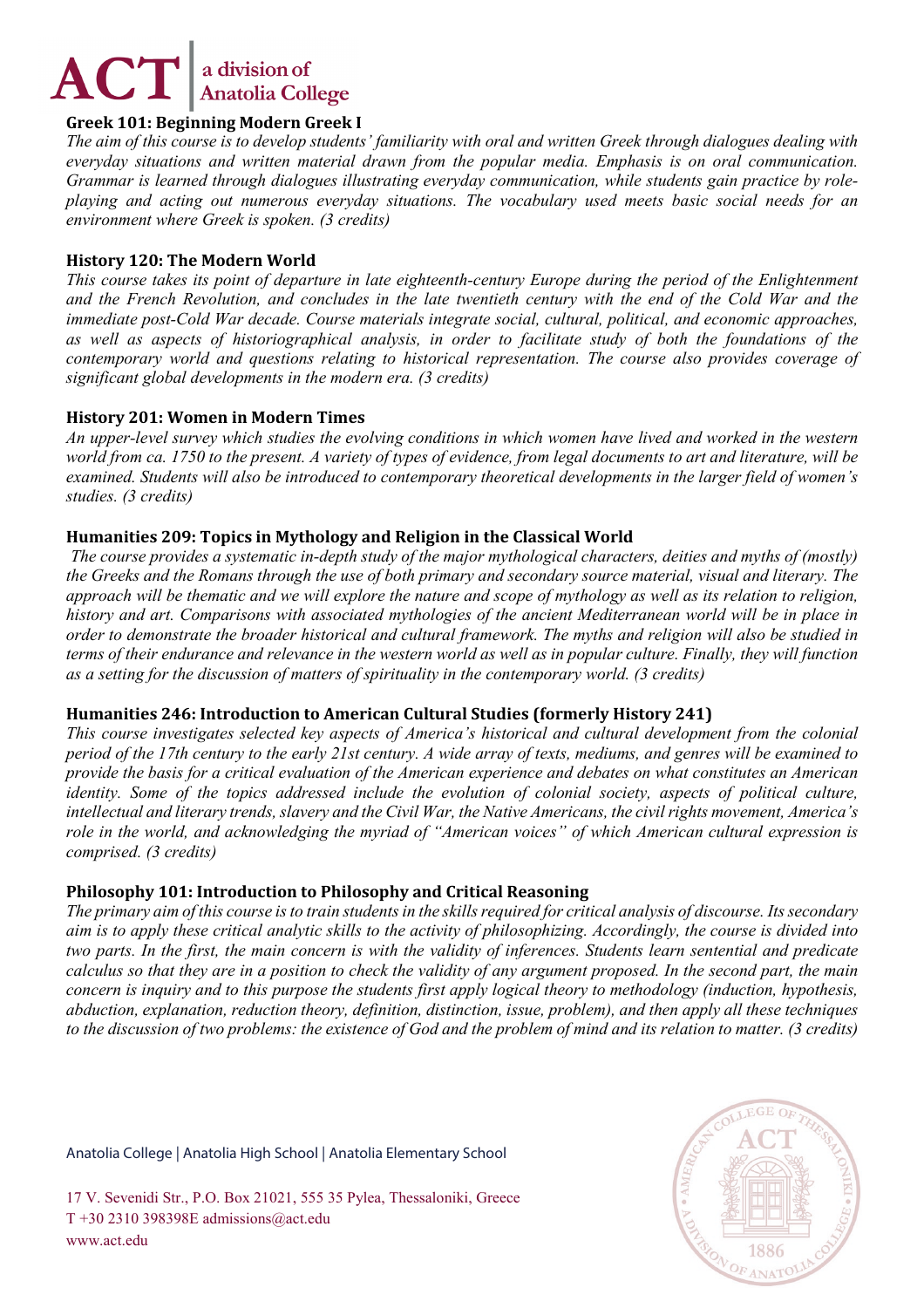# **Philosophy 203: Ethics**

*This course is designed to help students develop their critical abilities through the analysis of ethical problems and to introduce them to contemporary ethical theory. Following an introduction to the structure of ethical problems, three classical approaches to the problem of justification are presented: moral obligation (Kant), the consequences of one's actions (Utilitarianism), and personal virtue (Aristotle), respectively. The course also includes discussions of meta-ethical issues concerning the relation between fact and value and the problem of justifying and then generalizing one's ethical judgments including the issue of moral relativism. (3 credits)*

# **Politics 101: Contemporary Politics**

*The purpose of this course is threefold. First, it explores various dimensions of what political scientists call "governance" and what psychologists call "Machiavellian Intelligence," namely those instances in our daily lives where humans, by their very nature, engage in activity one might call "political." Second, the course examines different aspects of the formal, systematic study of political phenomena, commonly known as the academic discipline of political science. Finally, it considers basic elements of negotiation, from simple exchanges with neighbors to formal diplomatic relations in contemporary international relations. (3 credits)*

# **Politics 231: International Law**

*The aim of the course is to introduce students to the basic principles of international (public) law and to the functioning of major international organizations, and to delineate the intensifying organizational and rule-making activity which has come to be characterized as "global governance." Students will be acquainted with the language and the basic concepts of international law. The role of international organizations, political institutions, political groups, and actors will be a major area of study. The development of international law, its content and effectiveness as a system of rules will be the focus of most of the course. (3 credits)*

# **Politics 332: Human Rights**

*This senior seminar will focus on the basic principles of human rights. Building on the foundation PS&IR students*  will have received from Politics 231, International Law, it will introduce students to the international and regional *conventions and instruments which encode human rights. The course will cover the following issues: how human rights develop; the struggles for human rights; where these rights are encoded; and how to monitor that laws are being enforced. The course will also reflect on how international organizations reflect the values of human rights, not only in their monitoring and campaigning but also in their own practice. (3 credits)*

# **Politics 350: Senior Thesis**

*An intensive, two-semester research project guided by one or more ACT faculty. Required for all PS&IR majors. OU Level 6. Prereq: senior status and permission of advisor. (3 credits)*

# **Research 210: Research Methods and Analysis**

*This a required course in which students are given the opportunity to develop an understanding of the research process and familiarize themselves with key methodologies and practices in Humanities and Social Sciences research. The module provides students with the knowledge and experience of applying various transferable research skills at conceptualizing, framing, exploring, analyzing and discussing an issue, in light of advancing their academic, research and writing performances throughout their study years and to a graduate degree. Finally, it is designed to provide students with research skills which are in high demand in a variety of contemporary professional settings. (3 credits)*

Anatolia College | Anatolia High School | Anatolia Elementary School

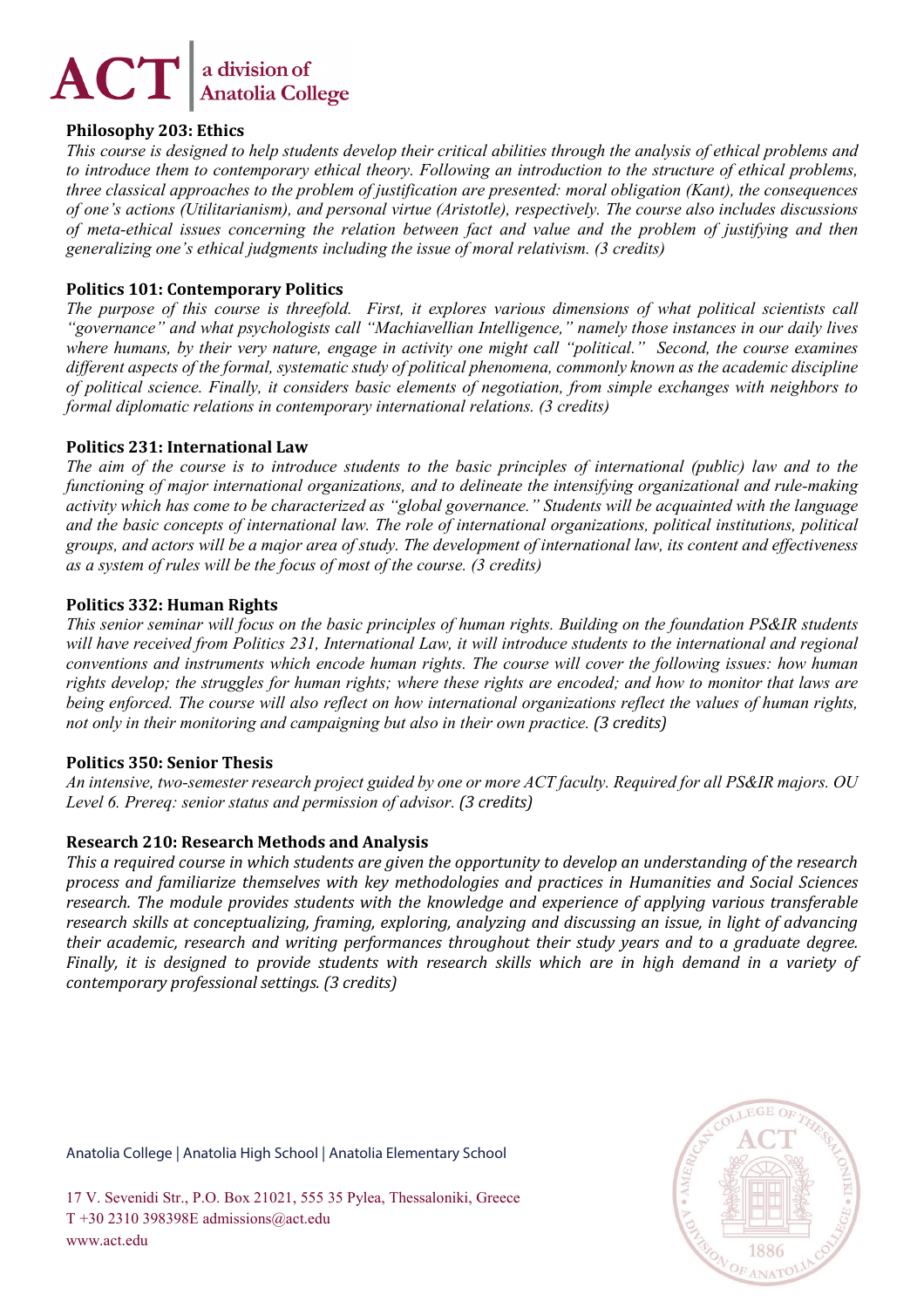# **Psychology 101: Introduction to Psychology**

*This course aims at providing a comprehensive introduction to the essential principles of the academic discipline of psychology by addressing such important topics as the function of the human brain, perception, language, development, learning, motivation, emotion, intelligence, personality, psychological disorders, and social behavior. The student is introduced to major theories of human behavior and is encouraged to assess critically the contribution and applicability of psychological research to daily life through class discussions, presentations and written assignments. (3 credits)*

# **Psychology 130: Cognitive Psychology**

*This course will help students to acquire knowledge regarding core issues, theories and experimental findings in cognitive psychology. The course intends to cover the main topics of the field of cognitive psychology as the main mental processes play a key role in human Behavior, thinking and decision making process. Nowadays, as the information people encounter and the situations they immerse themselves in are diverse, the understanding of the working process of language, perception, learning, memory, etc is necessary. Focus will also be given to the progression of the cognitive field and the investigation of real-world issues through controlled laboratory scientific experimentation. (3 credits)*

# **Psychology 205: Research methods and Statistics I**

*This is a course in which students are given the opportunity to develop an understanding of the research process and familiarize themselves with main paradigms and key methodologies and methods in Psychology research. It helps students understand the strengths and limitations of different research paradigms, various research methodologies and methods in Psychology. Also students learn a) about the main qualitative-research concepts (code, taxonomy, theme, theory) and b) about key statistics-related concepts (populations, samples, variables). They are introduced respectively to qualitative data analysis, mainly thematic analysis and also to quantitative data analysis and in particular, descriptive statistics where they learn about identification of variables, frequency distributions, measures of central tendency and variability. (3 credits)*

# **Psychology 218: Clinical Psychology I: Psychopathology**

*This course will help students gain a thorough and critical understanding of clinical issues and specifically, mental health and illness, definition of psychopathology, diagnosis and various factors that should be taken into account in the process of identifying several psychological disorders. As mental health professionals need to be aware of all the important issues and ethics in the clinical field, students need to be acquainted with the main psychological disorders and critically apply theoretical information to case studies and real life examples from professional practice. Therefore, focus will be given to assessment, causation, risk factors and effects of the main psychological disorders but also students will be introduced to the basic principles of treatment and prevention strategies. Moreover, they will be acquainted with issues of stigma and social exclusion so that they are aware of diversity issues and their implication on clinical practice. (3 credits)*

# **Psychology 221: Cognitive neuroscience**

*This is a course which aims to enable the students have a good grasp of the most recent advances, and a critical assessment of the literature in the field of cognitive neuroscience. Cognitive neuroscience is a rich field that draws on many disciplines from biology, chemistry, psychology, computer science, engineering, mathematics, philosophy and beyond. The objective is to provide a basic background and conceptual knowledge and illustrate the concepts and knowledge that structure the scientific study of cognitive neuroscience. It is associated with modules such as the one on Cognition and on Psychophysiology of behavior. The course addresses questions on how does our brain give rise to our abilities to perceive, act and think. It is a survey of the basic facts, empirical evidence, theories and methods of study in cognitive neuroscience and assist students in exploring how cognition is instantiated in neural activity. Indicative themes are: perceptual and motor processes, decision making, learning and memory, attention, reward processing, reinforcement learning, sensory inference and cognitive control. (3 credits)*

Anatolia College | Anatolia High School | Anatolia Elementary School

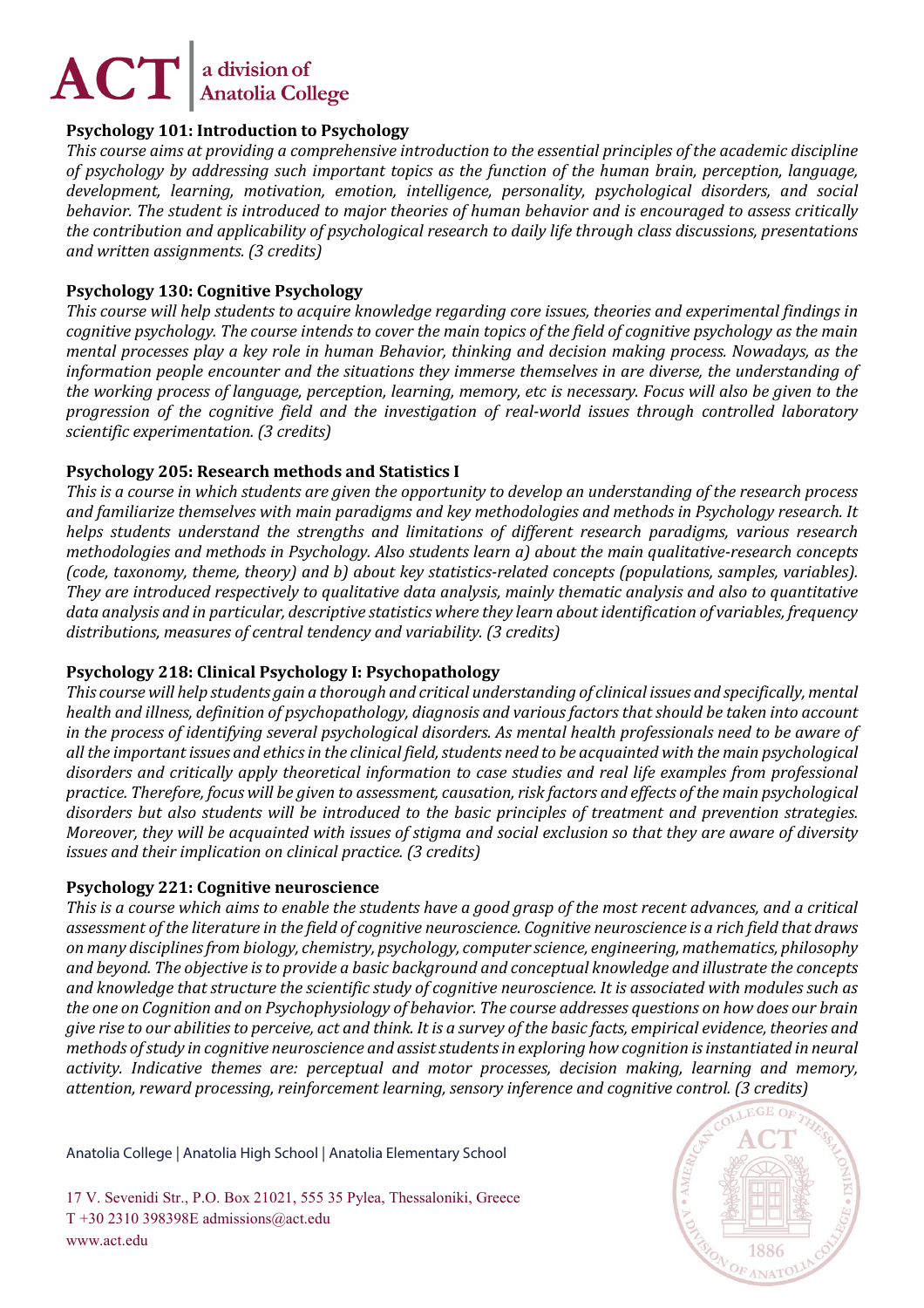# **Psychology 305: Counselling and Psychotherapy**

*This course will help students to further deepen their knowledge regarding the prevalent counselling theories and approaches and psychotherapy research and critically evaluate them and apply related theory to case studies from professional practice. They will also get acquainted with the interview process, the therapeutic process and relationship, the counselling skills and the ethical issues on both theoretical and practical basis. Focus will be given to diversity issues in counselling, such as ethnicity, social class, age, gender, sexual orientation, etc. Moreover, the emphasis of this course on experiential learning and personal awareness and development will facilitate students to better comprehend the role of the psychologist in the counselling field and apply the knowledge and skills to their practicum. (3 credits)*

# **Psychology 340: Psychology of addiction**

*Students are given the opportunity to develop their understanding of psychological and biological aspects of substance misuse and addiction as well as the potential treatment methods. Other non-substance addictions are also discussed such as gambling, internet addiction etc. The course aims to teach students how to assess and diagnose substance use disorders and in short to provide an overview of the psychosocial and neurobiological bases of addiction, the factors that affect addictive behavior and also how to describe and analyze appropriate therapeutic interventions. (3 credits)*

# **Psychology 350: Senior Thesis I**

*This is a required course for psychology majors. It constitutes the first term of a year-long research project, at the end of which the students are required to submit an 8,000-word thesis. In the Fall Term, they submit a 3000-word draft of the thesis, with main emphasis being the literature review. (3 credits)*

# **Psychology 360: Advanced Applied Statistics for Psychologists**

*This is a course in which students are given the opportunity to develop an understanding of the research process and familiarize themselves with main paradigms and advanced statistical methodologies in Psychology research. Students will learn the main descriptive statistics techniques, inferential statistics technique, non – parametric tests, correlational analysis and high order (factorial) AN.O.VA statistical methods. Students will also be given the opportunity to analyze the aforementioned methods using SPSS, using psychological data examples. (3 credits)*

# **Sociology 101: Contemporary Society**

*This course will explore the discipline of sociology, with a particular focus on the key concepts and issues relating to the study of contemporary society and culture. The course seeks to establish a methodological balance between theoretical grounding and an applied framework as it examines the following thematic issues: social and cultural theoretical perspectives, globalization, power, ethnicity, gender, the mass media, and the dynamics of culture in the contemporary world. (3 credits)*

# **Social Science 210: Introduction to Global Studies and Human Geographies (formerly History 210)**

*This course sets out to explore a number of subjects relating to the study of geography and politics. Students will be exposed to topics such as world/regional geography, cartography, geopolitics, politics and the environment, colonial/postcolonial geographies, and development, while the multidimensional and trans-disciplinary nature of geographical and political studies will be emphasized throughout. The course will also investigate such topics as world systems theory, cultural change, and globalizations. (3 credits)*

Anatolia College | Anatolia High School | Anatolia Elementary School

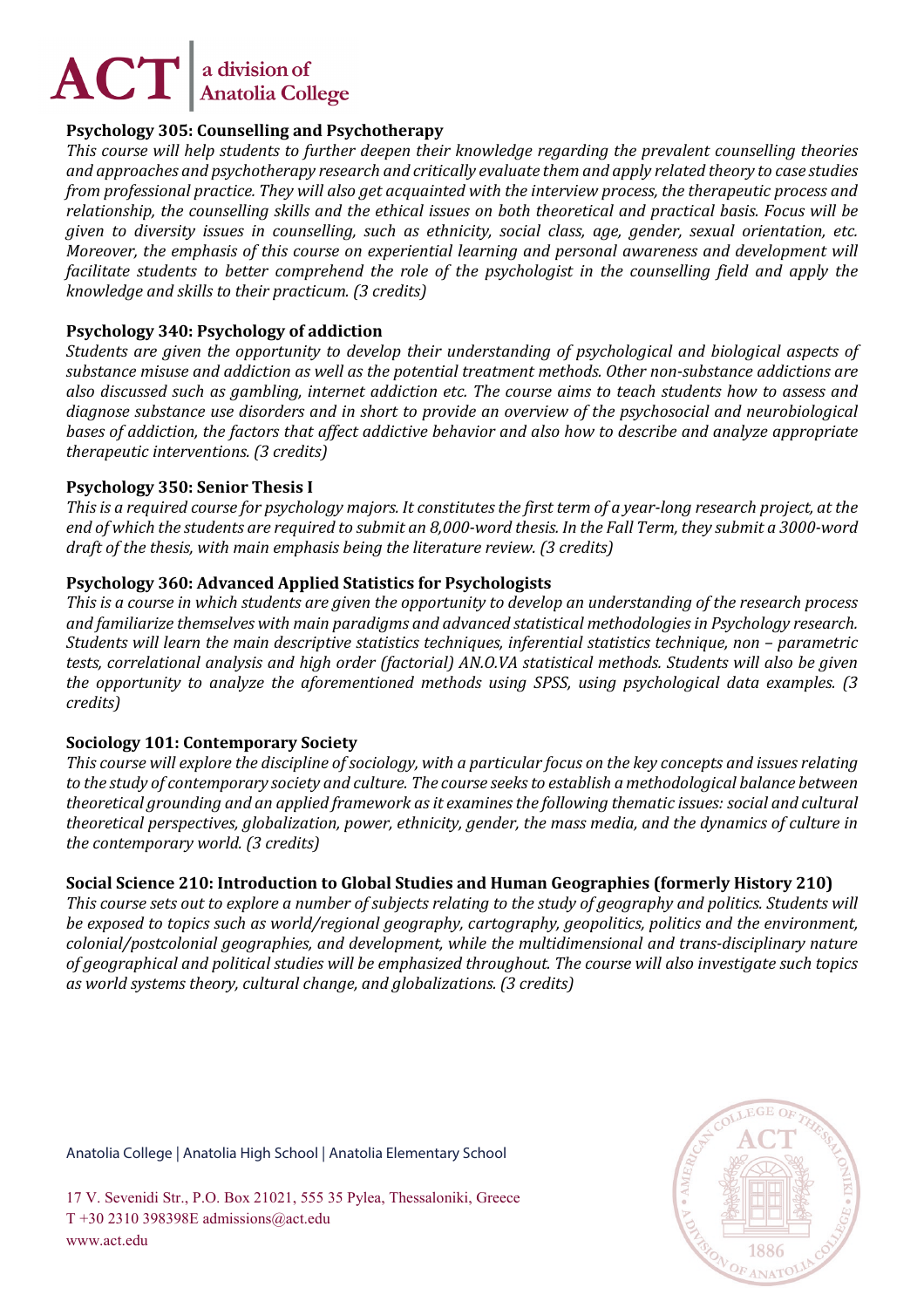# **Social Science 349: Contemporary Globalization**

*This course aims to give the students a complex understanding of the processes of globalization. We will first look at how different theoretical perspectives make sense of globalization, i.e., what it is, whether it is a novel set of phenomena or not, and what its impact is on our world. With the background of this theoretical diversity, we will then go into studying in depth the institutions and impact of globalization. We will explore how globalization shapes and alters the economic, political and social structures of societies, and what specific roles the global*  institutions play in this transformation. We will also look at the gender dimension of this claim. Finally we will *discuss those political movements which criticize and provide alternatives to globalization. (3 credits)*

# **Social Science 399: Service Learning Practicum**

*The course comprises a combination of theoretical sessions (in-class component) and real-life case study projects. Having a service- learning character, this course enables students to experience in practice and better understand community engagement through placements and implementation of projects in local community NGOs, agencies and organizations. Some identified organizations for students' placements are organizations that provide services related to health and care, education, environment conservation and citizenship & social activism. The key principle underlying these activities is the co-construction of knowledge through student collaboration. Such a participatory approach facilitates the process of pairing up students across ages, backgrounds and interests and enables a shared, co-experienced understanding of place and community participation among the young people involved. (3 credits)*

# *DIVISION OF TECHNOLOGY & SCIENCE*

#### **Computer Science 101: Digital Literacy**

*This course serves as an introductory course to digital literacy, both on a theoretical and an experiential level, focusing on general purpose computing, networks and the internet, information and data management and social media. Under the umbrella of Computer Science, students are exposed to the fundamental principles of operating systems, human-computer interaction, networking and communication, architecture and organization, computational science, information management, social issues and professional practice and learn to identify and exploit them for everyday organizational tasks. On a practical level, students learn how to use Operating Systems (proprietary and FOSS) and collaborative cloud-based office productivity software; how to publish and present their work using computing and mobile / smart devices and the internet; how to use web 2.0 tools for content creation and delivery (collaborative wikis, blogs, newsgroups, social media platforms); how to create and manage their personal digital identity; how to organize and process data; how to search for and critically evaluate information which is available on the world wide web and scientific literature databases; how to plan projects using modern web-based tools. They are also exposed to technical writing, collaborative informatics projects, public speaking and presenting their work within pre-determined time limits. May be taken as a Computer Science GER. (3 credits)*

# **Computer Science 105: Introduction to Programming I – Structured Programming**

*This is an introduction to computing and computer programming using the Java or C language. Students are introduced to the basic elements of computing hardware, information technology and computer programming. Programming is explained, demonstrated and practiced using the Java or C programing language. Ultimately the course aims to advance beyond basic computing skills towards software engineering, instructing students to develop autonomy as sophisticated computer users and programmers. May be taken as a Computer Science GER. (3 credits)*

Anatolia College | Anatolia High School | Anatolia Elementary School

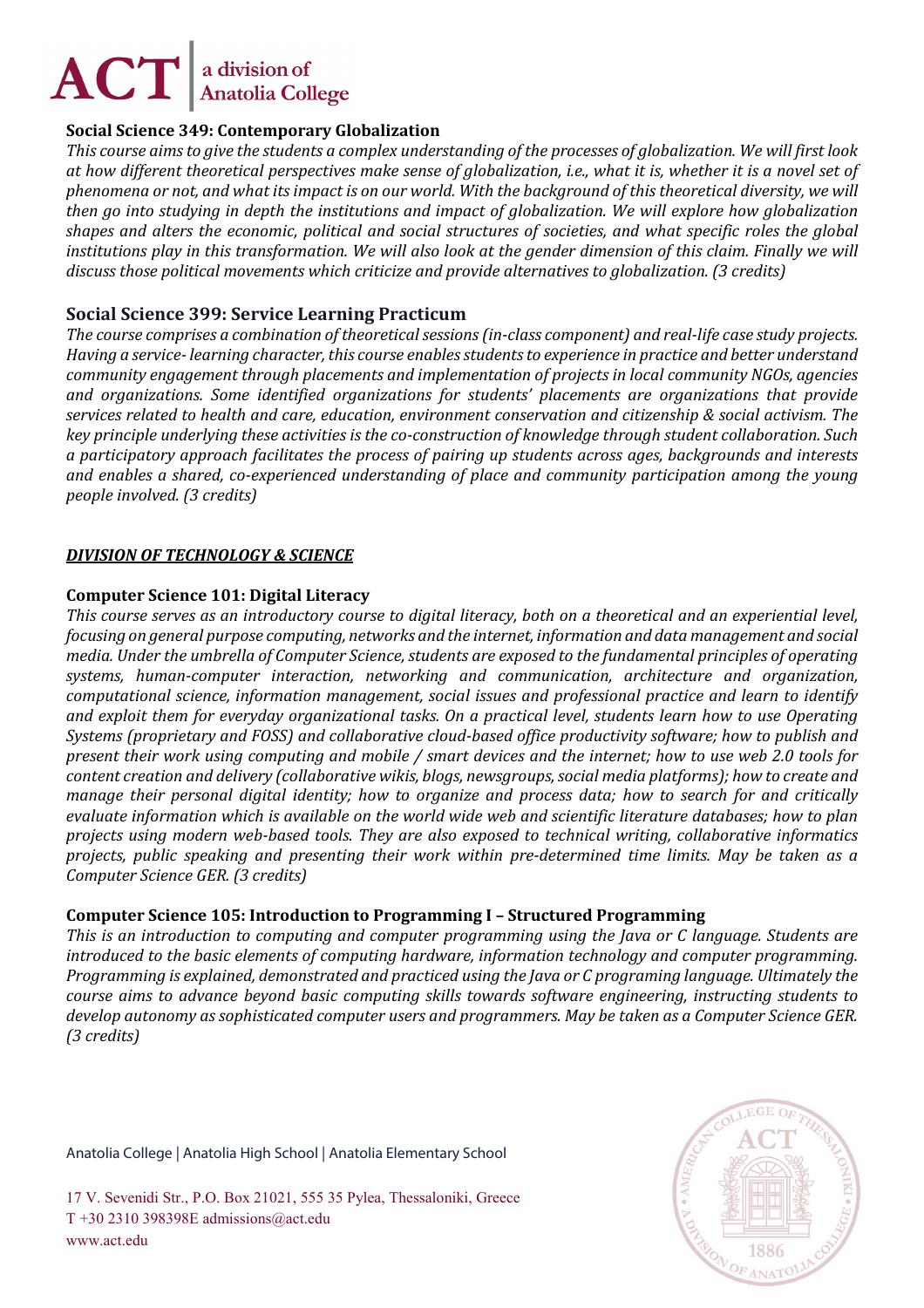# **Computer Science 151: Quantitative Computing**

*The course aims at deepening student quantitative skills by interrelating mathematical modeling and spreadsheet implementation. Students are presented real-world problems encountered in the modern enterprise, with emphasis on spreadsheet computing and are taught both the mathematical background and the necessary structures for tackling the problem with spreadsheets. Emphasis is placed on mutual translation of mathematical model and spreadsheet implementation. Focus is on Business Planning and topics are drawn from Microeconomics, Finance, Marketing, Managerial and Financial Accounting. Mathematical topics covered include: Real numbers and their computer implementation, polynomial, exponential and logarithmic functions, matrices, linear programming and optimization, recursive models, discrete approximation of the derivative and integral. (3 credits)*

# **Computer Science 180: Discrete Structures**

*This course introduces the mathematical structures and methods that form the foundation of computer science. The material will be motivated by applications from computer science and emphasize: • Techniques: binary and modular arithmetic, set notation, methods of counting, evaluating sums, solving recurrences, ... • Supporting Theory: basics of probability, proof by induction, growth of functions, and analysis techniques and • General problem solving techniques with many applications to real problems. The course material is divided into five modules. Each module starts with a motivating application then goes into techniques related to that application and the theory behind those techniques. Each module ends with one or more fairly deep applications based on the material. These modules are: Computers and Computing: Numbers, Circuits, and Logic; Cryptography: Integers and Modular Arithmetic; Combinatorics: Sets, Counting, and Probability; Algorithmic Analysis: Searching and Sorting; Networks: Graphs and Trees (3 credits)*

# **Computer Science 201: Business Computing**

*The course aims at presenting Business majors with the basic computing structures needed to support a company's management. Students will be exposed to data tables from a variety of business activities as well as the database techniques necessary to model and effectively process these data for the purposes of company assessment and planning. Examples of applications residing in the WWW will be presented, analyzed and subsequently implemented by students with the database medium used in the course. (3 credits)*

# **Computer Science 205: Business Data Management**

*The purpose of COMP SCI 205 is to introduce the idea of business data management, data modeling, and processing methodologies with the use of standalone design tools and personal databases. It aims at fostering proper data design through the relational methodology and developing all necessary data processing and presentation skills. The aims of this course are to: • Define the role of Systems Analyst and Database designer. • Explain System Analysis and interpersonal communication skills that the System Analyst must have • Explain Project Management and discuss tools that the system analyst must have • Explain the Methodologies that are used for Systems Analysis and Database Design • Explain the various tools that certain methodologies use Provide students the opportunity to work on the most popular database (Oracle), in a project in order to implement the taught methodologies (3 credits)*

# **Computer Science 206: Web Development**

*CS 206 is an introductory course for beginning web designers. We will explore some essential concepts related to the creation of effective web sites. In the last portion of the course we will concentrate on client-side scripting using the programming language JavaScript. This course aims at introducing students the basic web design guidelines, Fundamentals of Hyper Text Markup Language (HTML), and how to use a Simple HTML Editor as well as Web Authoring Tools. Also, one of the main goals of the course will be to understand what scripting languages are and to be able to develop scripts. (3 credits)*

Anatolia College | Anatolia High School | Anatolia Elementary School

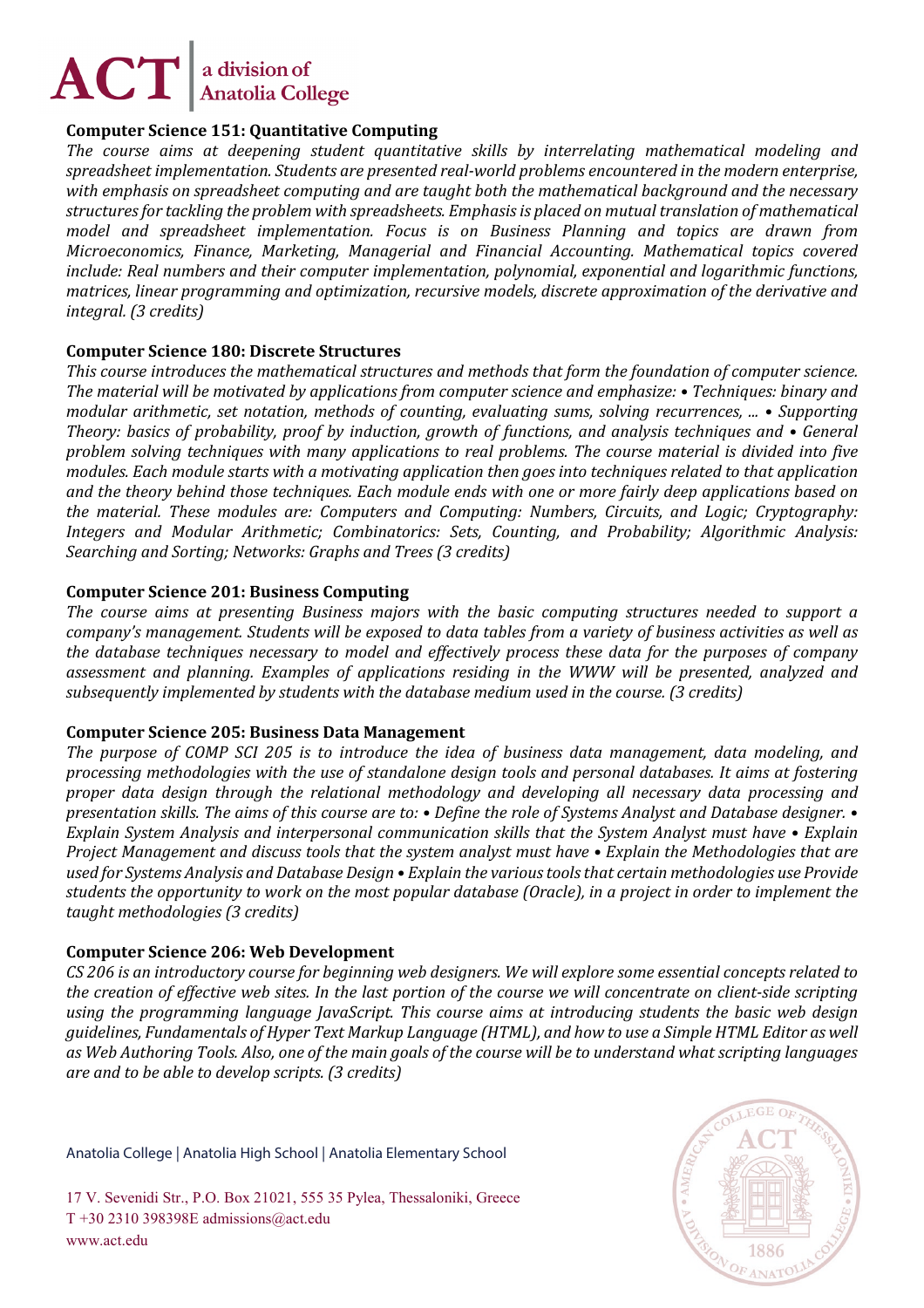# **Computer Science 215: Data Structures**

*The purpose of CS215 is to introduce students to the main concepts and implementation principles of objectoriented programming and data structures, using Java as the programming language. This course builds on the knowledge and skills acquired in CS105 – Introduction to Programming I. The course is split in two parts; the first part deals with object-oriented programming using Java, re-enforcing the fundamental concepts learned in CS105. The second part of the course introduces data structures. The data structures examined include arrays, lists, queues, stacks, trees, heaps, hash tables and graphs. Searching, sorting, inserting, deleting and other simple operations on these structures will also be discussed. (3 credits)*

# **Computer Science 310: Hardware & Computer Architecture**

*This course addresses the structure and function of modern digital computing devices, ranging from the compilation process down to the hardware level. Despite the pace of change and variability in the fields of informatics, electronics and computer engineering, certain fundamental digital design concepts apply consistently throughout. CS310 students will both gain the relevant theoretical understanding and have a chance to apply it in practice designing, simulating, troubleshooting and optimizing their own combinational and sequential logic circuits. The course concludes with a discussion on system level organization and architecture of modern computing devices. This course builds on knowledge and skills acquired in CS105 – Introduction to Programming I. Upon successful completion of the course students be able to: • Understand and be able to explain the significance and function of fundamental components within a typical modern computing device (processor, memory, I/O, operating system), their interconnections with each other and the outside world. • Comprehend and follow the data flow through the internal structure of a digital microprocessor. • Understand the importance and function of logic gates as primary building components in digital design. • Analyze combinational digital circuits and optimize them using Karnaugh maps. • Be able to design, simulate, troubleshoot and optimize their combinational and sequential digital logic circuits. • Recognize and understand basic Assembly language and Machine Code. (3 credits)*

# **Computer Science 312: Database Management Systems**

*The purpose of the course is to offer a systematic coverage of modern Database Computing theory and technology. Topics include: Relational Algebra, Data Modeling, Database Design, Client-Server Database Management Systems, Interface Design, trends in Database Systems, combination of Object Oriented Modeling and Relational Databases. (3 credits)*

# **Computer Science 321: Operating Systems**

*This course deepens understanding of how contemporary computing systems are structured and, in particular, supported by an Operating System. It is a culmination course within the Computing Systems programme thread. Operating Systems are the brain of any computing system. They handle the body/DNA (hardware) as well as behavior (usage of system by user). Following rapid to evolutionary technological developments the field of Operating Systems also undergoes tremendous changes, which constantly evolve the conception of an OS and of course the technological challenges involved in its implementation. The course aims at outlining the role of an OS in a diachronic way while comparing and contrasting design choices spanning the evolution of the field. It aims at defining fundamental needs that a von Neumann machine has from the Operating System in order to be functional, optimal and attractive to the user. The course explains Operating Systems architecture and examines trade-offs involved in different, evolving systems. It further examines diachronic as well as contemporary issues involved in Operating System design by comparing and contrasting relevant design and algorithmic choices. The course involves lab work: Communication with the OS at a low level via a Linux shell and programming tasks addressing aspects of Operating System design and implementation. (3 credits)*

Anatolia College | Anatolia High School | Anatolia Elementary School

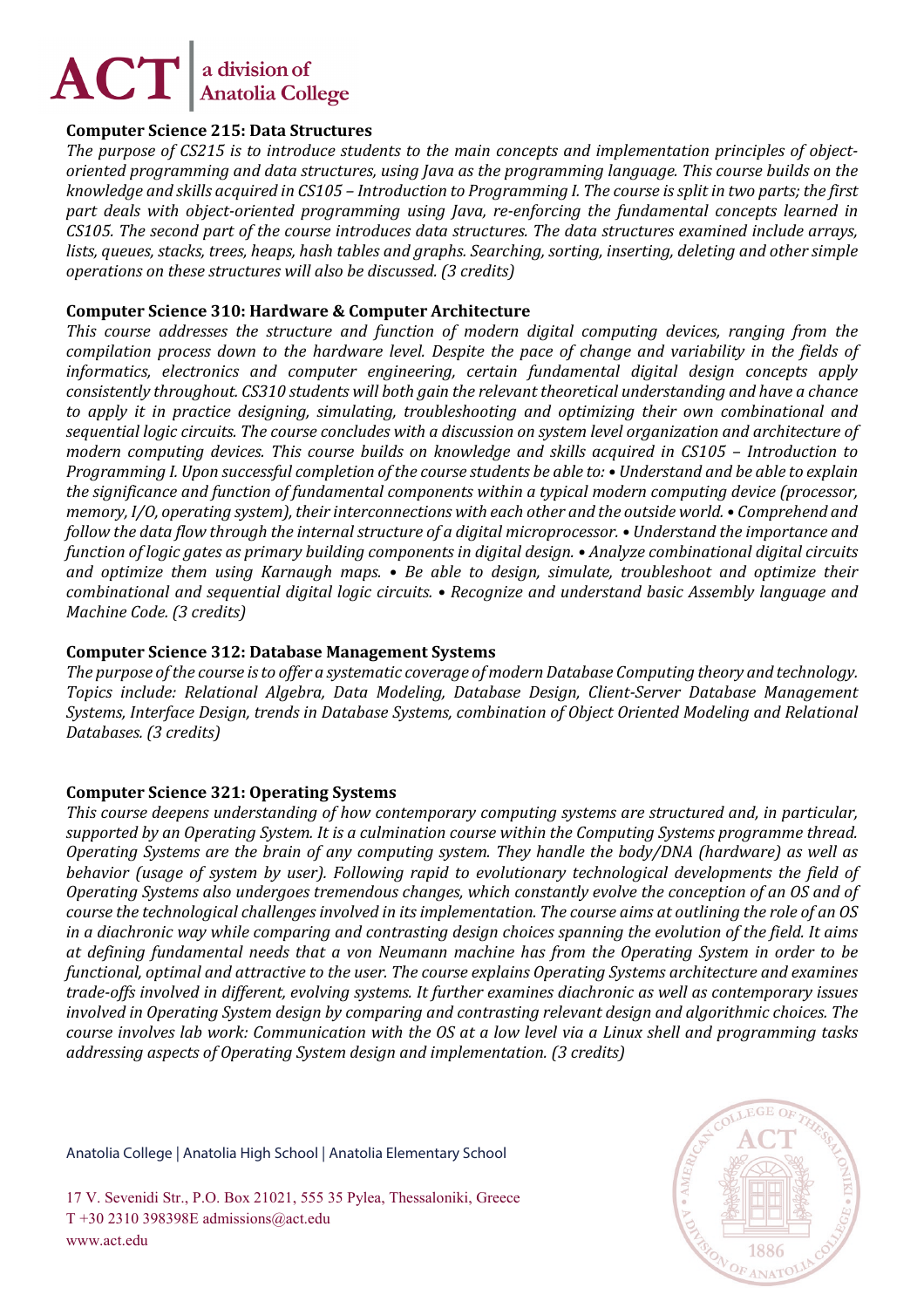# **Computer Science 325: Distributed Applications**

*The purpose of the course is to examine in detail the software and hardware technologies prevalent in the Internet and provide an introduction to the principles and methods for creating distributed on-line client/server applications that are the basis for electronic commerce as it is conducted over the Internet. Methods and tools such as HTML, the Common Gateway Interface, PHP, database connectivity tools and MySQL are presented. Coverage is also given to emerging standards for information exchange, encryption and validation. (3 credits)*

# **Computer Science 340: Artificial Intelligence**

*This course is an introduction to the field of AI, including an intensive initial introduction to the Python programming language. Indicative AI topics include knowledge representation, problem solving via search, logical and probabilistic reasoning and machine learning algorithms such as decision trees, neural networks, reinforcement learning and genetic algorithms. (3 credits)*

# **Computer Science 412: Object Oriented Design Patterns**

*The course revisits Object Oriented application development methodology at the Senior level examining its effectiveness in the life cycle of professional applications and software reuse through the adoption of Object Oriented Design Patterns. It presupposes the knowledge earned through the introductory line of the Programming Fundamentals programme thread and follows level 5 modules relating to Data Modeling (CS 312) and Systems Design (CS450) while specializing them within the context of Web Development. Currently CSC 325 (Distributed Systems) is a necessary prerequisite concerning web deployment technologies. The module mostly emphasizes the employment of OO concepts to Web Development yet it is of general enough nature for a level 6 module as the design patterns examined are applicable to a wide range of technologies and application domains. (3 credits)*

# **Computer Science 443: Capstone Project I**

*This is a set of linked courses (CSC 443-444) to be taken in sequence over the course of the senior year. The course aims to give students the opportunity to work in a guided but independent fashion to explore a substantial problem in depth, making practical use of principles, techniques and methodologies acquired elsewhere in the program of studies. It also aims to give experience of carrying out a large piece of individual work and in producing a final project report. It has two distinct phases: the preparatory phase focusing on literature review, assessment of Technologies and Project Specification and the implementation phase focusing on project design, development, documentation and presentation. This course places an emphasis on the role of functions (coordinate systems, properties, graphs and applications of polynomial, rational, logarithmic and exponential functions), solving systems of linear equations, matrix operations, mathematics of finance, and introductory counting techniques. (3 credits)*

# **Mathematics 101: Elements of Finite Mathematics**

*This course covers: rate of change and introduction of the derivative for functions of one variable; applications of the derivative to graphing one-variable functions and to optimization problems; introduction of functions of several variables and partial derivatives; problems of unconstrained and constrained multivariable optimization; applications of differential equations; integration of functions of one variable and applications, and advanced methods of optimization. Emphasis is placed on applications and problem solving through conventional and computer methods. May be taken as a Math and Statistics GER. (3 credits)*

Anatolia College | Anatolia High School | Anatolia Elementary School